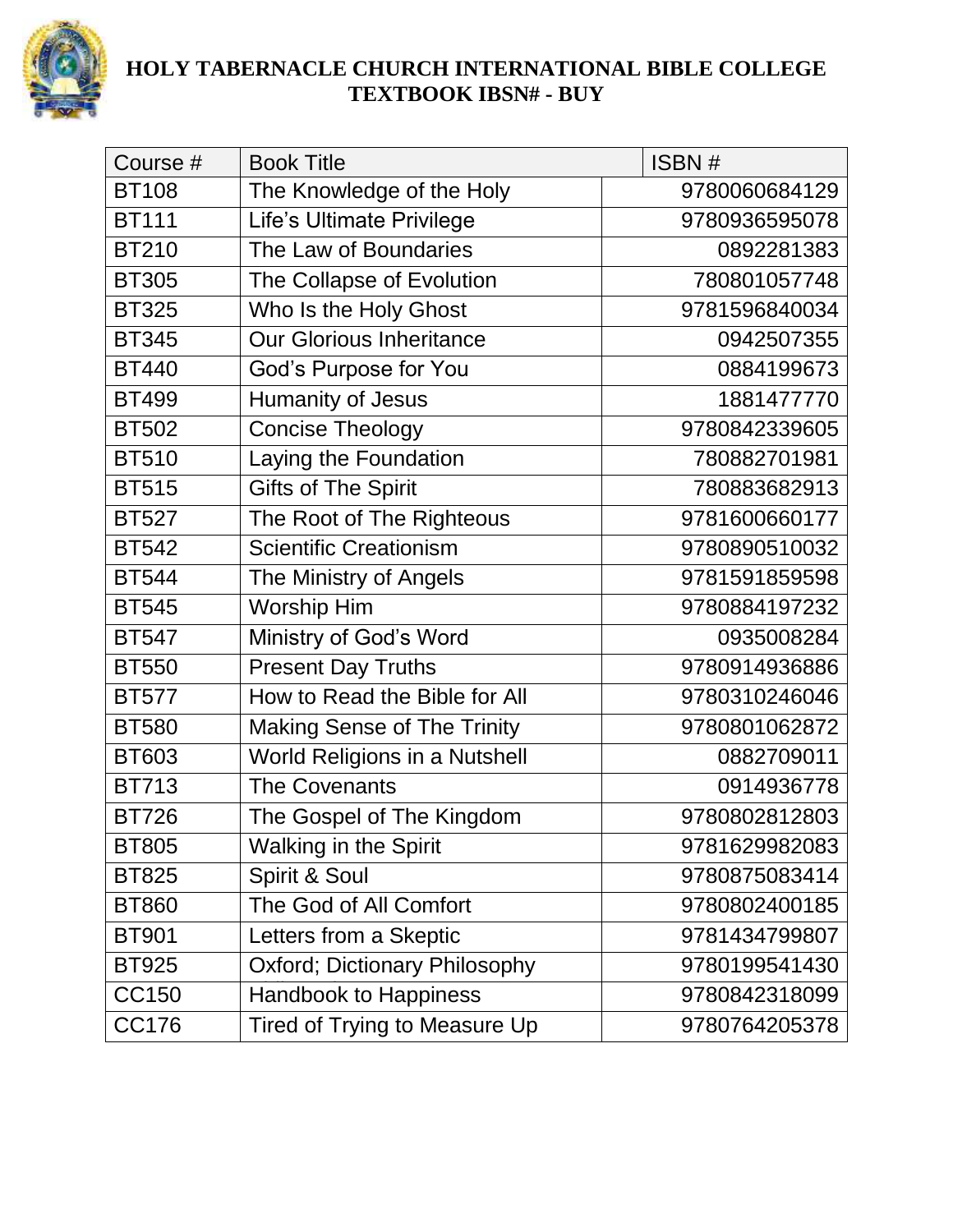

| Course #      | <b>Book Title</b>                           | ISBN#         |
|---------------|---------------------------------------------|---------------|
| <b>CC451</b>  | Love Life; Every Married Couple             | 9780310214861 |
| CC510         | <b>Experiencing the Father's Embrace</b>    | 0768423481    |
| <b>CC511</b>  | <b>High Maintenance Relationships</b>       | 9780842314664 |
| <b>CC520</b>  | <b>Resolve Conflict God's Way</b>           | 9781938311024 |
| <b>CC542</b>  | This Day We Fight                           | 9780800794910 |
| <b>CC560</b>  | When to Speak Up & When Not                 | 9780800787424 |
| <b>CC570</b>  | Don't Waste Your Sorrows                    | 9780875080079 |
| <b>CC580</b>  | <b>Dream Talk</b>                           | 1930027338    |
| <b>CC665</b>  | Theology of Body for Beginners              | 9781934217856 |
| <b>HT445</b>  | The Light & The Glory                       | 9780800732714 |
| <b>HT525</b>  | <b>Stones of Remembrance</b>                | 9780884195382 |
| HT622         | From Sea to Shining Sea                     | 978080073394  |
| <b>HT630</b>  | Heresies: Heresy & Orthodoxy                | 9781565633650 |
| <b>HT700</b>  | Judaism in the Beginning                    | 0800617509    |
| <b>HT900</b>  | Greco Roman World NT Era                    | 9780830815890 |
| <b>NT115</b>  | <b>Survey of New Testament</b>              | 9780802421241 |
| <b>NT120</b>  | The Layperson's Introduction                | 9780817011628 |
| <b>NT130</b>  | Matthew; Tyndale NT Commentary              | 9780830842315 |
| <b>NT224</b>  | 1 <sup>St</sup> Corinthians; Morris Tyndale | 9780830842377 |
| <b>NT225</b>  | <b>Be Confident</b>                         | 9781434767356 |
| <b>NT313</b>  | <b>Letters to The Galatians</b>             | 9780664225599 |
| <b>NT421</b>  | Pastoral Epistles; Tyndale NT               | 9780830842445 |
| <b>NT510</b>  | Peter; Eyewitness of Majesty                | 0851517447    |
| <b>NT525</b>  | Letters of John                             | 9780830842490 |
| <b>NT531</b>  | Mark; Tyndale NT Commentary                 | 9780830842322 |
| <b>NT532</b>  | Luke; Tyndale NT Commentary                 | 9780830842339 |
| <b>NT550</b>  | <b>Be Diligent</b>                          | 9781434766311 |
| <b>NT555T</b> | Acts; Tyndale NT Commentary                 | 9780830842353 |
| <b>NT560</b>  | Paul; The Apostle                           | 9780802463258 |
| <b>NT561</b>  | Paul; The Spirit & The People               | 9780801046247 |
| <b>NT600</b>  | Paul's Epistle to Philippians               | 9781662984742 |
| <b>NT626</b>  | <b>Hanging the Pirates</b>                  | 967997100     |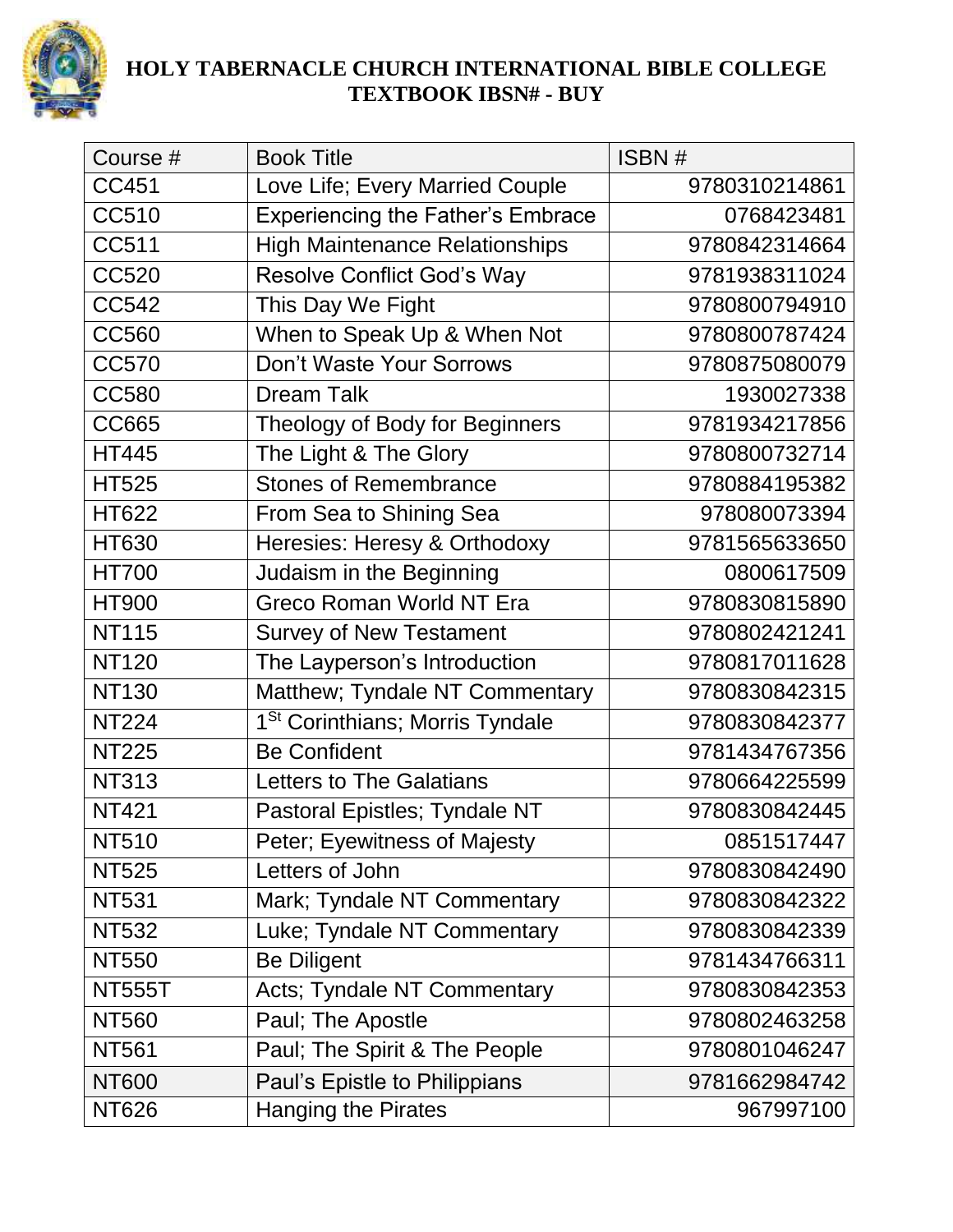

| Course #     | <b>Book Title</b>                    | ISBN#          |
|--------------|--------------------------------------|----------------|
| <b>NT930</b> | The Letters to the Corinthians       | 9780664225551  |
| OT113        | For Such a Time as This              | 9780884195207  |
| OT120        | Survey of the Old Testament          | 9780802421234  |
| OT410        | <b>Made According to Pattern</b>     | 9780875088631  |
| OT519        | The Heart of the Old Testament       | 9780801021775  |
| OT525        | Themes in OT Theology                | 9780877847267  |
| OT527        | Psalms; 1000 Yrs Hebrew History      | 0871489449     |
| OT530        | The Secret of the Stairs             | 974769002      |
| OT541        | Jeremiah & Lamentations              | 9780830842834  |
| OT542        | Proverbs; An Intro & Commentary      | 9780830842179  |
| OT570        | Thy Hidden Ones                      | 9780875087351  |
| OT610        | <b>Daniel Notes</b>                  | 1591851696     |
| OT611        | <b>Precious Pearls from Proverbs</b> | 9781591859000  |
| OT620        | The Feasts of Israel                 | 9786915540143  |
| OT660        | Genesis; An Intro & Commentary       | 9780830842018  |
| OT670        | Introduction to the Pentateuch       | 9780802808370  |
| OT675        | Deuteronomy; Gospel of Love          | 9780802420053  |
| OT714        | The Prophetic Romance                | 9780884194231  |
| OT826        | <b>Be Determined</b>                 | 9780434767455  |
| PT116        | <b>Bought with Blood</b>             | 080079424-9    |
| PT120        | <b>Transformed for Life</b>          | 9780800793074  |
| PT124        | Living the Spirit Formed Life        | 9780800796624  |
| PT125        | Principles, Power & Corporate Pray   | 0884197913     |
| PT136        | The Making of a Leader               | 9780914936848  |
| <b>PT201</b> | Making a Difference in Preaching     | 9780801091470  |
| PT213        | Is There a Father in the House       | 1560438347     |
| PT221        | Becoming a Person of Influence       | 9780785288398  |
| <b>PT322</b> | Keys to Successful Leadership        | 9780914936541  |
| PT330        | When the Spirit Comes W/Power        | 97800830812226 |
| PT403        | The Blessing                         | 9780671737436  |